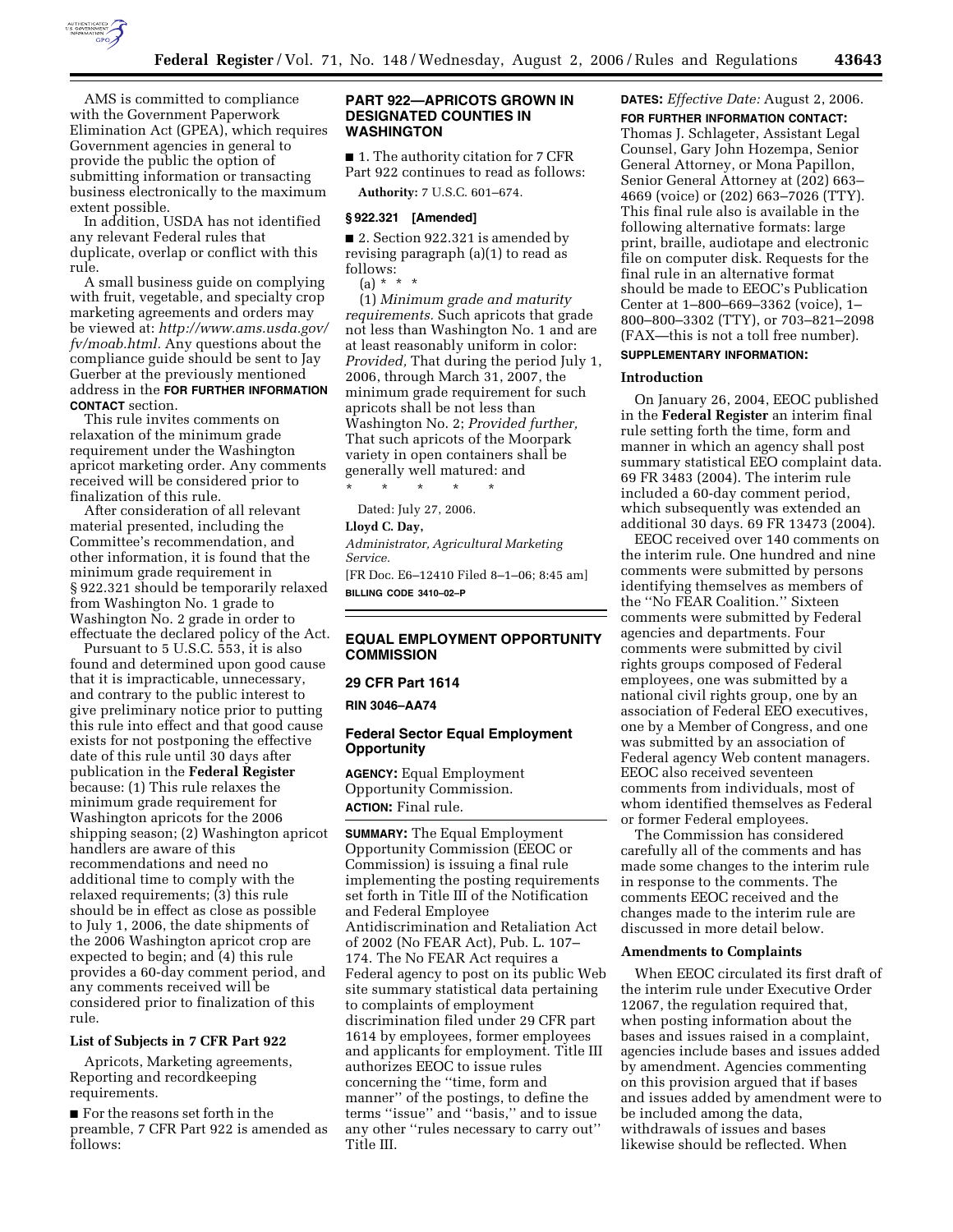EEOC issued its interim final rule it decided to drop the requirement that agencies track amendments.

Based on comments received on the interim final rule, both from agencies and members of the public, EEOC has reconsidered its approach and now believes that bases and issues added by amendment should be included among the posted data. EEOC is particularly concerned that the number of times retaliation is alleged will not be portrayed accurately if amendments are not tracked. As a number of commenters noted, complainants often allege that they have been retaliated against for having filed an earlier, pending complaint. These claims of retaliation are considered like and related to the initial complaint and therefore must be treated as amendments to the initial complaint rather than as separate complaints. See EEOC Management Directive 110, Chapter 5, Example 6 at page 5–11. Since EEOC believes amendments adding a claim of retaliation need to be captured, EEOC also believes it is best to capture all issues and bases that are added.

Tracking amendments requires that an agency post the basis or issue raised in the amendment when it is time to post quarterly or year-end data for the current fiscal year, whichever posting period occurs first after a complaint is amended. Where the amendment of a complaint filed in a prior fiscal year occurs in the current fiscal year, an agency shall not go back and modify prior fiscal year data regarding issues and bases since prior year data in these categories is unaffected by amendments occurring in subsequent fiscal years.

#### **Bases and Issues**

The interim rule requires that an agency post the number of complaints raising each basis of alleged discrimination and the number of complaints raising each challenged employment action. A few agencies opined that this will make it appear as if more complaints have been filed than is actually the case.

Given that sections 301(b)(4) and (5) of the No FEAR Act specifically require that this information be posted, EEOC does not have the discretion to change this part of the rule. Moreover, agencies must post the total number of complaints filed. Persons viewing all three data categories will be able to ascertain that the total number of times a basis or issue is asserted does not correspond to the number of complaints actually filed. Therefore, there is no basis for concern that the number of complaints filed will appear inflated.

Other commenters objected to the requirement that an agency post a complaint as having been filed even if it raises a basis not protected by one of the Federal EEO statutes. One objection was that such a complaint is not really an EEO complaint and therefore should not be counted. Another objection was that the inclusion of complaints raising a non-EEO basis unintentionally could convey the message that an EEO complaint can be maintained regardless of the basis alleged.

The very designation ''non-EEO'' basis will alert a viewer that the complaint falls outside the scope of the EEO laws. Thus, EEOC does not believe that requiring agencies to post this information will mislead the public into believing that employment discrimination laws protect an employee or applicant from noncovered forms of discrimination. Complaints raising a non-EEO basis, such as whistle blowing, will be dismissed. EEOC believes, however, that it is important to know how many claims filed under part 1614 do not belong in that process because it may indicate that employees need to be better informed of their rights and the correct forums in which to pursue their allegations of wrongdoing, or that persons are misusing the EEO complaint process.

A few commenters were concerned about bases that are mislabeled by a complainant. Where a complainant appears to misidentify a basis (e.g., the complainant alleges race discrimination and identifies her race as ''Danish'') and the agency determines that the complainant's intent is to raise a national origin claim, the agency shall post only the corrected basis.

#### **Counseling**

A few commenters objected to the absence of counseling data in the posting requirements, arguing that counseling is an important part of the process. EEOC's initial decision not to have agencies post counseling activity was based on its conclusion that the No FEAR Act does not address precomplaint activity, which would include counseling. Nothing proffered in the comments convinces EEOC that its initial interpretation was in error.

That EEO counseling activity will not be tracked under the No FEAR Act does not lessen its importance or minimize EEOC's belief that counseling is a vital component of the Federal sector complaint process. Many matters brought to a counselor's attention are resolved before they become formal complaints. Counselors further perform the very valuable function of assisting

complainants to accurately define the matters about which they wish to complain. EEOC requires agencies to report counseling activity on the Form 462 (''Annual Federal Equal Employment Opportunity Statistical Report of Discrimination Complaints'') because it believes the counseling function is significant.

# **Definitions**

Based on some of the comments EEOC received, there appears to be some confusion regarding the definition of ''appeal'' under § 1614.702(i). The appeal step of the process is to be distinguished from the request for reconsideration stage. Consequently, when posting data pursuant to § 1614.704(l)(2)(ii) (pending complaints filed in prior fiscal years) agencies need not track a complaint that is awaiting a decision on a request for reconsideration because it is not pending at the appeal stage.

#### **EEOC Form 462**

A few agencies opined that, now that they must post EEO data under Title III (and report EEO data under Title II), EEOC should discontinue the use of EEOC Form 462. As an alternative, a few agencies suggested that they be allowed to consolidate EEOC Form 462 with the information they must post under the No FEAR Act.

Form 462 seeks more, and in many cases different, information than is required to be posted under the No FEAR Act. While the posting of No FEAR data is primarily for use by the public, Form 462 data is intended for EEOC use and is delivered directly to EEOC for this reason. In addition to reporting consolidated Form 462 data to Congress, EEOC reviews each agency's report to assess that agency's compliance with its EEO obligations under part 1614. These roles, reporting to Congress and assessing an agency's EEO program, are not responsibilities given to EEOC under the No FEAR Act. As a result, EEOC does not regard an agency's posting obligations under the No FEAR Act as serving the same purpose as its Form 462 reporting requirements. For these reasons, EEOC will not discontinue the use of Form 462.

# **Enforcement**

A number of comments focused on the fact that the interim rule does not contain an enforcement mechanism in the event an agency fails to post its EEO data. Some commenters want EEOC to fashion a scheme in which EEOC can sanction agencies and agency managers for non-compliance. While directing the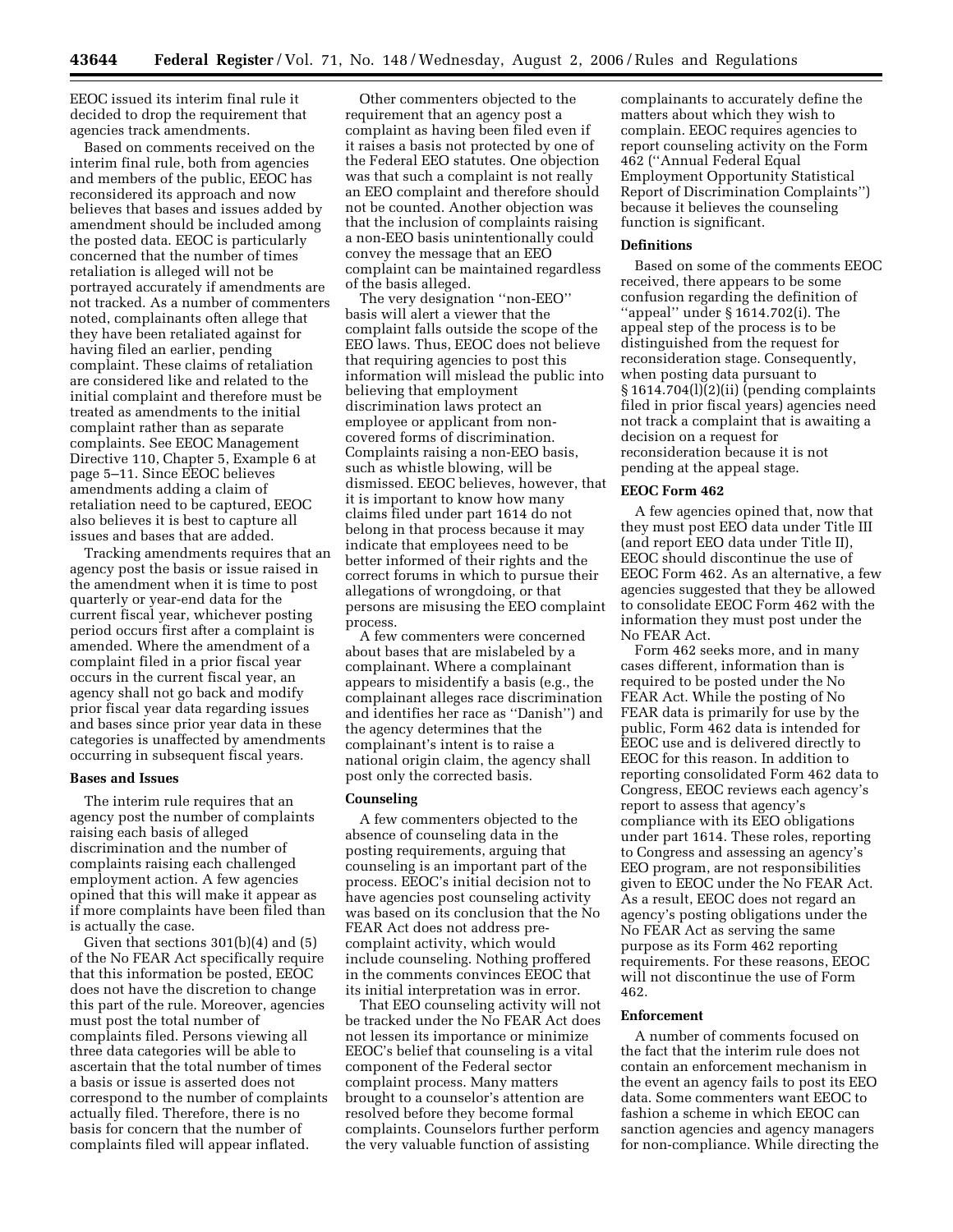Commission to establish the ''time, form, and manner'' in which an agency must post its EEO data, the statute does not specify what action, if any, EEOC may take in the event an agency does not fulfill its posting obligations. Since the statute neither authorizes EEOC to sanction agency non-compliance nor sets forth the means by which EEOC can compel compliance, EEOC has not created an enforcement mechanism.

#### **Government-Wide Data**

A few commenters suggested that EEOC post government-wide EEO statistics on its Web site, using each agency's posted data as the source material. Since the statute does not require EEOC to post consolidated data and given that EEOC already consolidates Form 462 data, which overlaps somewhat with the No FEAR data, EEOC has decided not to consolidate government-wide No FEAR data.

In a similar vein, commenters suggested that EEOC post on its Web site a regularly updated listing indicating which agencies fully are in compliance with the posting requirements, partially are in compliance, or have not posted data. Again, this is beyond the responsibilities imposed by the statute and EEOC therefore will not implement the suggestion.

## **Issuance of the Interim Final Rule**

Some commenters questioned EEOC's reasons for issuing an interim final rule rather than a final rule. EEOC's implementation of this rule as an interim final rule with provision for post-promulgation public comment was based upon the exceptions found at 5 U.S.C. 553(b)(A), (b)(B) and (d). Agency posting obligations under Title III of the No FEAR Act began in the first quarter of FY 2004. It was essential that agencies understood their responsibilities regarding the posting requirements so that they could begin capturing EEO data immediately. EEOC determined under 5 U.S.C. 553(b)(A) that this regulation, which covers the time, form and manner of agency postings under Title III of the No FEAR Act, affects agency organization, procedure, or practice and has no effect on the substantive rights of non-agency parties. In addition, it was feared that the absence of rules or the later promulgation of rules would result in confusion concerning the posting requirements, to the detriment of the public. EEOC therefore determined under 5 U.S.C. 553(b)(B) that it would be contrary to the public interest to delay promulgation of these rules by

issuing a notice of proposed rule making rather than the interim final rule that was issued. For the same reasons, EEOC determined under 5 U.S.C. 553(d)(3) that there was good cause for the rule to become effective immediately upon publication with provision for postpromulgation public comment. An additional advantage to this approach was that agencies were able to try out the rules, and the public was able to observe how agencies sought to comply with them, thus informing the comments they submitted to EEOC.

# **Link Location, Link Name, Search Engines and URLs**

Section 1614.703(d) of the interim rule requires an agency to title its posted EEO information ''Equal Employment Opportunity Data Posted Pursuant to the No Fear Act.'' This section further requires an agency to prominently place a hyperlink to the data on the homepage of its public Web site. There was some objection both to the location of the hyperlink and its name.

As for the location, agencies argue that their homepages already are well populated with hyperlinks which primarily are mission-specific. Adding another hyperlink, thereby producing crowding, may in fact be counterproductive. Moreover, many people visiting an agency Web site do so through hyperlinks from other nonagency Web sites or search engines that bypass an agency's homepage. Some agencies allow internet users to compose a personal homepage, which again bypasses the agency's standard homepage. For these and other reasons, the agencies that commented uniformly were of the opinion that a hyperlink on an agency's homepage is not the best way to ensure the public's assess to an agency's posted EEO data. These agencies therefore suggested that each agency decide itself where to place its EEO data and hyperlinks to that data since each agency best knows where a target audience goes to look for certain information. A number of agencies offered suggestions where the hyperlink would be better placed, such as on the ''About the Agency'' or ''Working for the Agency/Employment'' pages.

The Commission is concerned that without a uniform hyperlink location members of the public seeking EEO data from more than one agency will have trouble finding the data. If one agency's hyperlink is on the ''About the Agency'' page, another's is on the ''Employment Opportunities'' page, another's is on a page entitled ''Civil Rights,'' and another's is on the homepage, locating the data for multiple agencies could well end up as an exercise in trial and

error. Even assuming that the homepage is not the best or most intuitive location for the hyperlink, EEOC is convinced that it would not be in the public interest to allow each agency to decide where on its Web site it will place the hyperlink. Thus, if not the homepage, EEOC must dictate another uniform location. The problem is that there are no other locations common to all agency public Web sites. Agencies do not label their ''About the Agency'' and ''Employment'' pages identically. Not every agency has an ''Employment Opportunities page. Thus, there is no way to standardize through a rule an alternative location for the link. This leaves only the homepage as the one Web page all agencies possess in common, and therefore it is the homepage which shall house the link.

Regarding the title of the hyperlink, EEOC agrees that it is too wordy. EEOC, however, does not agree that the label ''No FEAR'' will be widely misunderstood by members of the public. On the contrary, the term ''No FEAR Act'' has attained familiarity among employees and those involved in EEO matters. Accordingly, the final rule provides that the hyperlink shall be called ''No FEAR Act Data.'' However, agencies will be required to title the page where its data appears as follows: ''Equal Employment Opportunity Data Posted Pursuant to Title III of the Notification and Federal Employee Antidiscrimination and Retaliation Act of 2002 (No FEAR Act), Pub. L. 107– 174.''

In furtherance of making every agency's No FEAR Act data easily accessible, it was suggested that agencies maintain their posted data so that it is readily retrievable by commercial search engines. EEOC agrees and has added a subsection setting forth this requirement.

Finally, some commenters suggested that each agency provide EEOC with the hyperlink to its No FEAR data and that EEOC post the agency hyperlinks in one location on EEOC's public Web site. EEOC has decided to adopt this suggestion. Therefore, the final rule contains the requirement that an agency provide EEOC with the URL for the location of its No FEAR data and provide URL updates as necessary. Agencies can e-mail their URLs to EEOC at *NoFEAR.URLS@eeoc.gov.* 

## **Other Data**

Some commenters disagreed with EEOC's position that EEO data not required to be posted by the statute cannot be posted with No FEAR data but may appear elsewhere. Commenters argued that by excluding other, related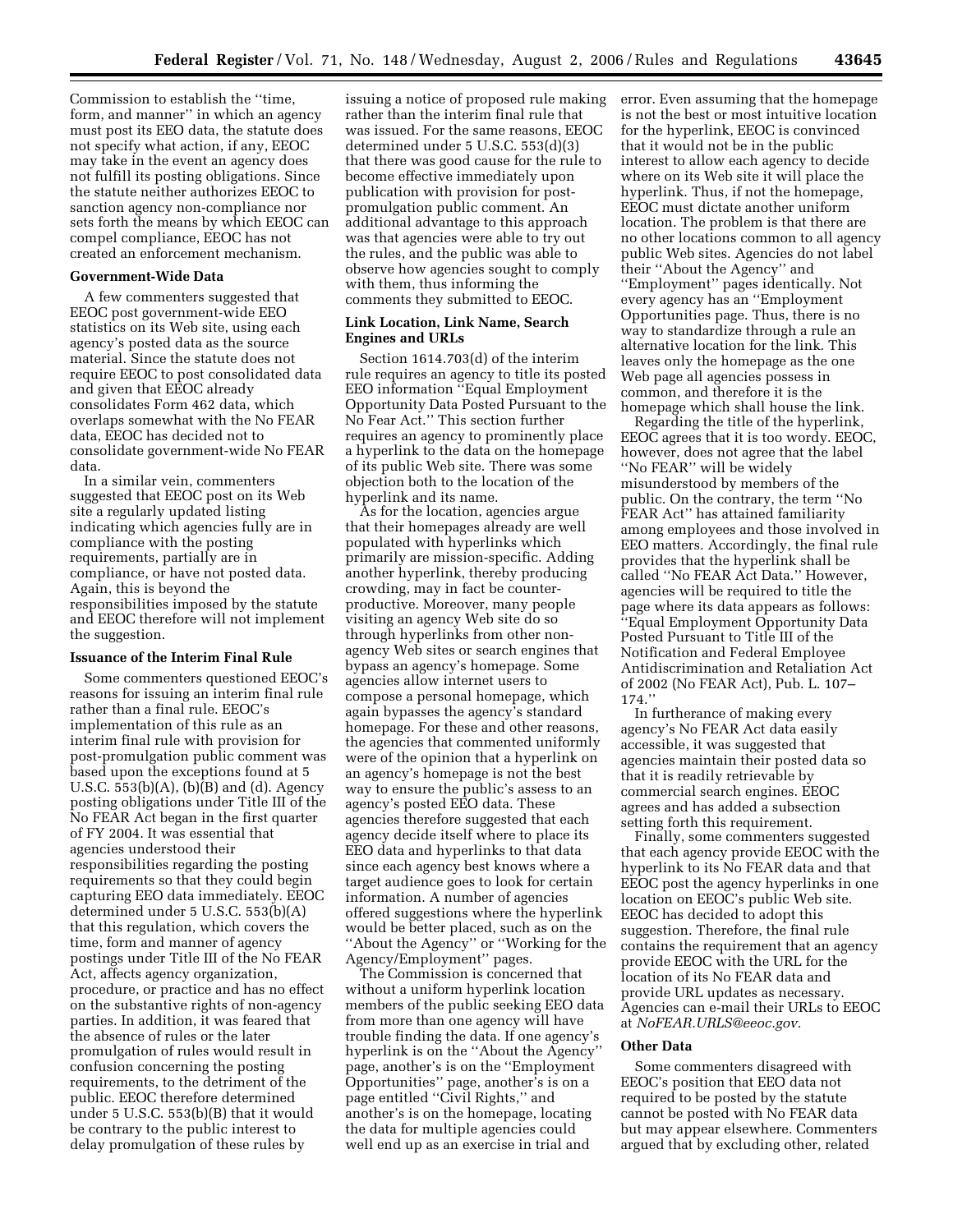data, agencies are forced to present an incomplete view of their EEO performance. Commenters especially believed data regarding complaints found to be without merit by an administrative judge or EEOC should be posted along with the No FEAR Act data.

Other commenters wanted additional information posted because they believe it would indicate whether an agency is engaging in a pattern of discrimination, or is unfairly processing complaints, or obstructing the EEO complaint process. It was suggested, for example, that agencies post the grade levels of persons filing complaints, the number of complaints that allege unfair processing, the number of work hours an agency expends on EEO complaint processing, the number of days beyond the regulatory time frame it takes an agency to complete an investigation in a specific case, and the number of terminations, including constructive discharges, for each protected group.

Admittedly, the categories of data set forth in the statute do not present a complete view of an agency's EEO compliance. But the categories represent the information Congress deems most important and EEOC believes this information should not be obscured or rendered less prominent through juxtaposition with other non-required data. Consequently, the final rule specifically prohibits an agency from comingling other data with that required to be posted under the statute. An agency may, however, include a link on the No FEAR data page to any additional or related data it posts on another Web page.

# **Pending Complaints Filed in Prior Fiscal Years**

As explained in the preamble to the Interim Final Rule, section 301(b)(10) of the No FEAR Act ''specifies that an agency must look at all complaints pending in a current fiscal year and post the number that were filed before the start of that fiscal year \* \* \* The Act further requires an agency to post the number of individuals who filed the complaints that were filed before the start of the current fiscal year \* \* \* [O]f the complaints that were filed prior to the current fiscal year and are still pending, the agency shall specify how many of the complaints are at each specific processing step.''

Section 1614.704(k) of the Interim Final Rule was intended to implement sections  $301(b)(10)(A)$  and  $(B)$  of the Act. As one commentor pointed out, subsections  $1614.704(k)\overline{2}$  and  $(3)$  as contained in the Interim Final Rule can be read as applying to all pending

complaints and not just those that were filed in prior fiscal years. The Commission agrees that the language of these provisions is overbroad and has redrafted them in re-designated subsections  $1614.704(1)(2)(i)$  and  $(ii)$  to make clear that they apply only to pending complaints filed in prior fiscal years.

# **Posting by Subelements**

The interim final rule provides that an agency must post on its public Web page separate data pertaining to its subelements. The interim final rule defines a subelement as ''any organizational sub-unit directly below the agency or department level which has 1,000 or more employees.'' A few persons commented that the 1,000 employee threshold is too low. Others argued that it is too high. EEOC chose the 1,000 employee figure because that was the figure EEOC was planning to use for reporting under EEOC Management Directive 715 (affirmative programs of equal employment opportunity). After the interim final rule was published, EEOC issued instructions for compliance with EEOC Management Directive 715 (MD–715). These instructions require that, of those subordinate components having 1,000 or more employees, only those ''enjoying a certain amount of autonomy'' constitute subordinate components for purposes of reporting under MD–715.

In order to maintain consistency, the final rule adopts the distinction used in reporting under MD–715. As a result, the final rule substitutes the term ''subordinate component'' for ''subelement.'' The definition of ''subordinate component'' is the same as the definition of ''second level reporting component'' used in the instructions to MD–715. The change to the definition will mean that there will be fewer subordinate components for which separate data must be posted. More importantly, requiring agencies to report on subordinate components based on functional criteria, such as operating autonomy from the parent agency, will result in more meaningful data.

The concept of subordinate components is discussed in Question and Answer No. 5 in EEOC's publication, ''Frequently Asked Questions About Management Directive-715,'' which can be accessed at *http:// www.eeoc.gov/federal/qandamd715.html.* A list of the second level subordinate components can be accessed at *http://www.eeoc.gov/ federal/715instruct/agencylist.html.* 

Some commenters objected to the fact that EEOC is not requiring agency

subordinate components to post component data on their respective public Web pages. The final rule requires that an agency with a qualifying subordinate component post on the parent agency's public Web site both consolidated, agency-wide, EEO data (i.e., data deriving from the entire parent agency including any subordinate components) and separate data for each of its subordinate components. The physical location of where this data is posted, whether on the agency's public Web page or the component's, should not matter to the end-user. The final rule requires that subordinate components that have their own Web sites shall post a link on their homepages to their component-specific data. So long as a link to the component's data can be found on both the component's and parent agency's Web homepages, the data can be accessed from either Web site. In short, being able to access the data is what is important, not where in cyberspace the data is stored.

# **Posting Format**

In the preamble to the interim rule, EEOC stated that it had not decided whether to mandate a uniform posting format and layout but would revisit the issue when promulgating the final rule. No agency stated that EEOC should not develop a standard format. Thirteen agencies, on the other hand, asked EEOC to develop a standardized form or format for posting data. The rationale most often cited was that a uniform template would make it easier for interested parties to compare data among agencies. Interestingly, some agencies favoring a template nevertheless wanted to be able to choose whether to use EEOC's template or another one.

In the Commission's view, there is no point in making a template available if its use is not mandatory. A random review of agency Web sites indicates that there are a variety of formats in use. Some agencies, for example, present data in ascending chronological order while others do the opposite. Some agencies use formats that omit certain categories of data. Having given the matter careful consideration, EEOC has decided that a uniform template will make it easier to compare agency data and help agencies to post all required data. Accordingly, we have created a standard format that must be used by all agencies having 100 or more employees and all subordinate components. Two smaller agencies suggested that agencies having minimal EEO complaint activity use a modified posting format appropriate to the amount of data being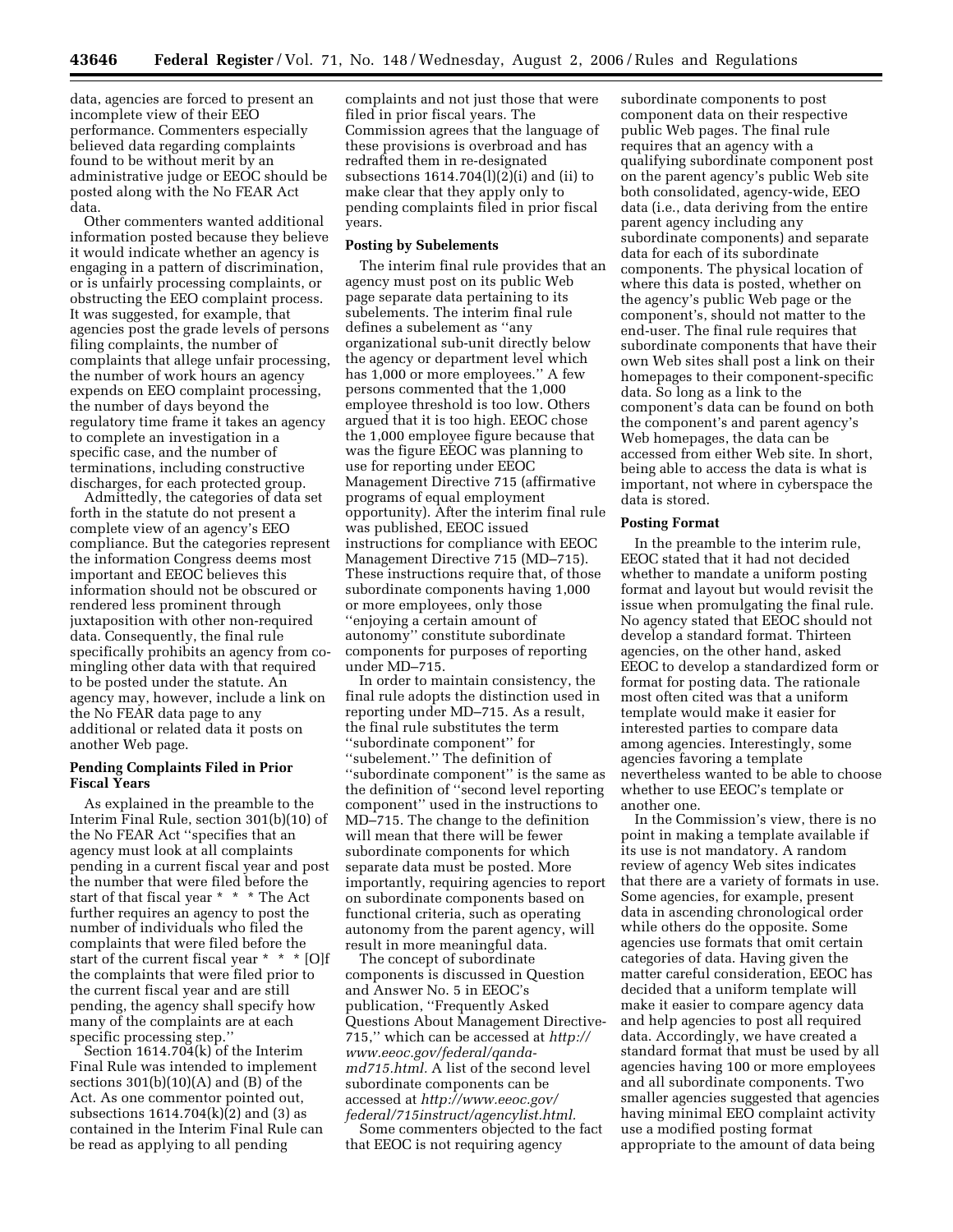reported. EEOC agrees. Therefore, agencies having fewer than 100 employees have the option of using any posting format that provides all required information for those complaints.

The Commission has devised a format setting forth the manner in which agencies must present their No FEAR data on their public Web sites. The format is intended to give agencies a visual indication of how data is to be presented. This format can be viewed on EEOC's public Web site at *http:// www.eeoc.gov/stats/nofear/index.html.* 

As can be seen, prior fiscal year and cumulative quarterly data shall be presented in vertical columns. The current cumulative quarterly data shall appear in the right-most column for which data is entered (the last column reading left to right), and the most recent prior fiscal year data shall appear in the column immediately to the left of the cumulative quarterly data. The data for the remaining fiscal years shall appear in each succeeding column to the left, so that the oldest fiscal year data appears in the left-most column for which data is posted.

The categories of data that must be posted shall appear in the horizontal rows. The first row for which data is posted shall contain the number of complaints filed for that particular reporting period. The remaining rows shall, reading top to bottom, contain the data set forth in subsections 1614.704(a)–(m) in the order in which each subsection occurs in the regulation.

While developing the standard format, we noted some inconsistencies between the bases listed in § 1614.702(j) and reported on EEOC Form 462. First, the interim rule uses the term ''retaliation'' whereas Form 462 uses the term ''reprisal.'' Second, Form 462 lists the Equal Pay Act as a basis while interim 702(j) does not. Finally, the order of the bases as listed in interim 702(j) differs slightly from that on Form 462. In order to regularize an agency's reporting burdens, while at the same time enhancing the degree of detail available to the public through the posting of No FEAR data, we have decided to conform the bases in the final version of section 702(j) to that on Form 462. Accordingly, we have added the Equal Pay Act basis, changed the term ''retaliation'' to ''reprisal,'' and listed the bases in the manner in which they appear on the Form 462. The term ''reprisal'' as used in this subpart should not be construed to include the type of reprisal covered by the Federal whistleblower protection laws. Rather, it refers to any action taken against an individual either because that

individual opposed any practice made unlawful by the Federal employment discrimination laws or participated in any manner in any proceeding under those laws.

#### **Public Hearings**

Seventy-eight percent (78%) of the comments were received from the No FEAR Coalition or persons identifying themselves as members of the No FEAR Coalition. The No FEAR Coalition members submitted their comments using an identical or nearly identical letter. The Coalition requested that EEOC convene public hearings in different parts of the country in order to address the issues of employment discrimination and EEOC's rule making under the No FEAR Act. The Coalition requested that EEOC establish a citizens' advisory board that would oversee EEOC's promulgation of this final rule. The Coalition made suggestions that have been raised by other commenters, such as developing a rule that will ensure managers found to have engaged in discrimination are appropriately disciplined, that these manager's names be provided to Congress, that counseling data be among that required to be posted, that amendments to complaints be tracked, and that data pertaining to agency subordinate components be posted.

Those comments provided by the Coalition and which also were raised by others are discussed both above and below. With respect to holding public hearings as part of the rule making process, EEOC is required by the Administrative Procedure Act to ''give interested persons an opportunity to participate in the rule making through submission of written data, views, or arguments with or without opportunity for oral presentation.'' 5 U.S.C. 553(c). Thus, although an agency is permitted to accept comments through oral presentations, it is not required to do so. There is certainly no requirement in the Act for a public hearing. EEOC believes that the written comment process has provided meaningful public participation in this rule making.

In this regard, EEOC extended the initial 60-day public comment period and additional 30 days at the request of the No FEAR Coalition. As noted, many members of the Coalition submitted comments which the Commission carefully has considered. Additionally, during the public comment period the Chair of the Commission met with members of the No FEAR Coalition to discuss the substance of EEOC's rule making. We believe the public, including the No FEAR coalition, have had a meaningful opportunity to

participate in the Title III No FEAR rule making process.

Moreover, EEOC's rule making duties under Title III of the No FEAR Act are straightforward. Title III requires an agency to post on its public Web site summary statistical data pertaining to complaints of employment discrimination filed with the agency. The statistics that shall be posted are set forth specifically in the statute. EEOC's only role is to issue rules establishing the ''time, form and manner'' in which the statistics are posted. In such a narrow context, public hearings as an adjunct to written comments would not better inform EEOC's rule making process in any appreciable manner. It is unlikely that ideas as to when or how pre-defined statistics should be posted on an agency Web site could or would be better communicated orally than in writing. Accordingly, EEOC concludes that holding the suggested regional public hearings will not significantly aid the rule making process. Similarly, EEOC does not believe it would be advantageous to convene a citizens' advisory board. Finally, as noted above, holding public hearings or convening a citizens advisory committee is not required by the No FEAR or Administrative Procedure Acts.

#### **Remands**

A number of complaints are dismissed by agencies on procedural grounds (e.g., failure to comply with the applicable time limits, failure to state a claim). The complainant can appeal the dismissal to EEOC. If EEOC finds the complaint was dismissed improperly, EEOC remands the complaint to the agency for further processing. A few commenters inquired how these complaints should be handled once they are returned to the agency for processing.

Once the complaint is remanded, the agency will have to track its status for posting purposes but only with respect to subsequent information applicable to the remanded complaint. Thus, for example, information previously posted about the issues and bases raised in the complaint shall not be changed regardless of whether the remanded complaint is returned to the agency with more, less, or different issues and bases. All pertinent information applicable to the subsequent processing of the complaint (e.g., whether it was timely investigated following remand, whether it subsequently involves a finding of discrimination with or without a hearing) shall be posted. With respect to remanded complaints where the investigation was not completed prior to the agency's dismissal of the complaint,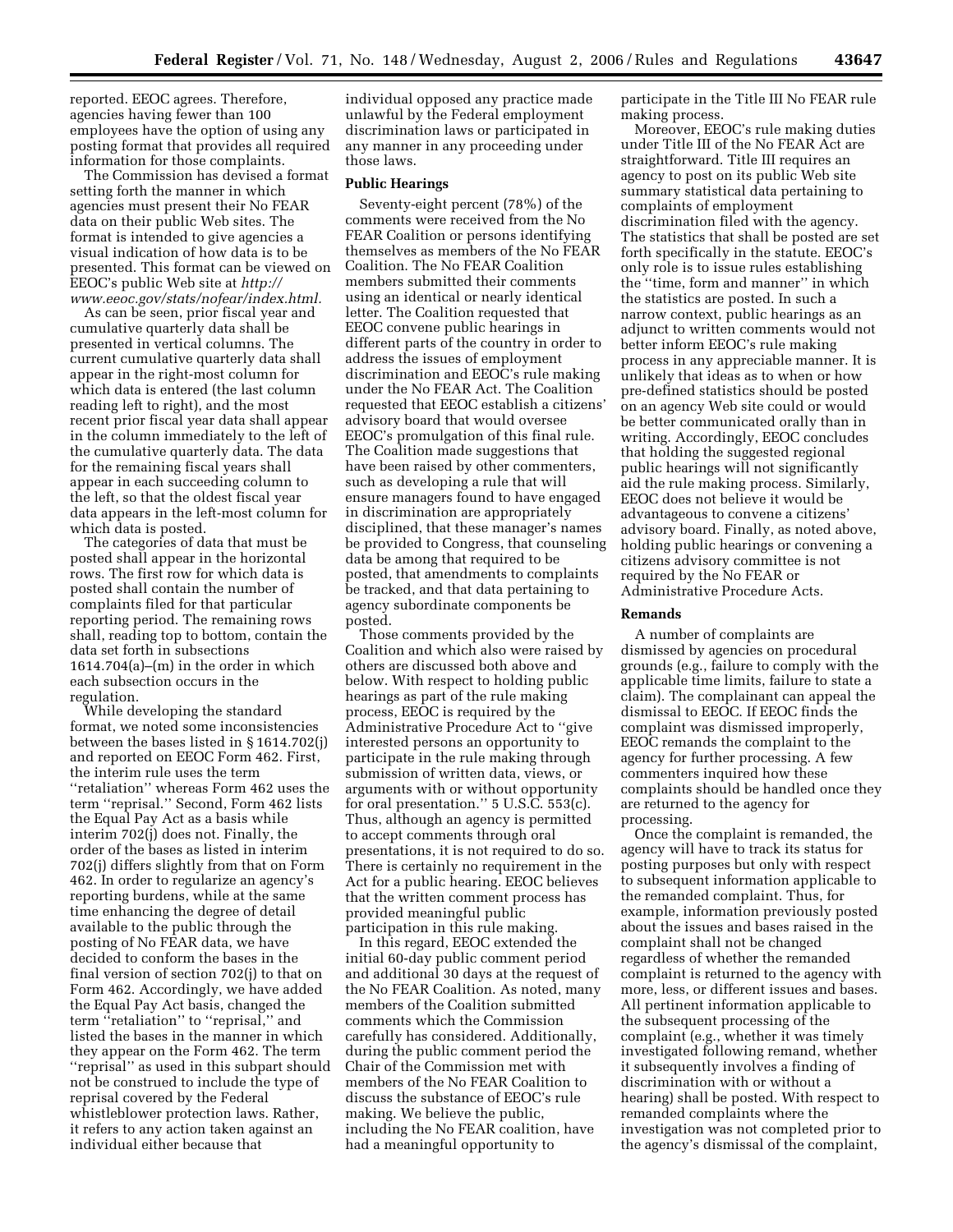the investigative period for purposes of § 1614.704(f) will include both the period between the dates the complaint initially was filed and dismissed and the period between the dates the EEOC's remand becomes final and the investigation is completed. For purposes of posting data under § 1614.704(l) (pending complaints filed in prior fiscal years), a remanded complaint will retain its original filing date.

#### **Settlements**

A few commenters noted that the interim final rule is silent on the issue of settlements and asked how settlement information should be tracked. The No FEAR Act does not require an agency to post settlement information (e.g., how many complaints were settled, when or where in the process settlement took place, the bases and issues that were settled, etc.) and consequently neither the interim nor the final rule deal with settlements. Prior to settlement, an agency shall post all required information (e.g., a complaint was filed, the number of persons who filed the complaint, the issues and bases raised in the complaint, whether the investigation was completed within the applicable period if settlement occurred after the investigative step). Once a complaint is settled, subsequent information about the complaint does not have to be tracked (but see next paragraph). An allegation by a complainant, pursuant to 29 CFR 1614.504, that the agency has breached a settlement agreement does not constitute a complaint for purposes of this subpart and therefore information about a breach allegation is not information that must be posted.

In certain breach situations, a previously settled complaint can be reinstated by EEOC and the agency ordered to process the complaint from the point processing ceased at the time of settlement. See 29 CFR 1614.504(c). All pertinent information applicable to the subsequent processing of the reinstated complaint shall be posted. An agency shall ignore, however, the period between the settlement date and the date EEOC's reinstatement decision becomes final when posting data under § 1614.704(f) and (m).

It should be noted that while Title III of the No FEAR Act does not require an agency to post data regarding settlements, the reporting provisions under Title II of the Act apply to certain agreements made in settlement of claims brought under Federal antidiscrimination and whistleblower protection laws. In reporting the amounts reimbursed to the Judgment Fund, an agency must include any

payments made as part of a settlement agreement in connection with litigation in Federal court. Also in connection with cases brought in Federal court, including those that are settled, an agency must report the number of employees disciplined and the types of disciplinary actions taken for conduct inconsistent with Federal antidiscrimination and whistleblower protection laws.

#### **Short Form Title**

Some commenters objected to EEOC's use of the term ''No FEAR Act'' as a shorthand method of referring to the Notification and Federal Employee Antidiscrimination and Retaliation Act of 2002. These commenters opined that the term does not appear in the statute, use of the phrase in the Library of Congress's Thomas search engine does not lead to the statute, members of the public may confuse the term with matters having to do with homeland security, and members of the public will not associate the term with employment discrimination.

The term ''No FEAR'' is, like most shorthand titles for statutes, an acronym: **N**otification and **F**ederal **E**mployee **A**ntidiscrimination and **R**etaliation Act. It is the popular name by which this statute is known and it is commonly and widely used in the media and throughout the Federal government. The full name of the statute appears at the beginning of this preamble and the regulation. EEOC believes this provides the public with information sufficient both to know under what statute these rules are being promulgated and to find the statute should members of the public wish to read it.

# **Title II Issues**

While Title III of the No FEAR Act requires an agency to post EEO complaint data on its public Web site, Title II imposes other requirements. With respect to Federal employment discrimination and whistleblower protection laws, Title II mandates, among other things, that an agency: (1) Reimburse the Judgment Fund for payments concerning violations or alleged violations of Federal employment discrimination laws, Federal whistleblower protections laws, and retaliation claims arising from the assertion of rights under these laws; (2) notify covered individuals of their rights and protections under the Federal EEO laws; and (3) submit an annual report to Congress, EEOC, the Office of Personnel Management, and the Attorney General detailing, among other information, disciplinary actions taken against

employees for conduct inconsistent with Federal antidiscrimination and whistleblower protections laws. Title II empowers the President or the President's designee to issue rules necessary to carry out that Title. The President delegated this rule making authority to the Office of Personnel Management (OPM).

It appears that a number of commenters did not distinguish between EEOC's rule making authority under Title III and OPM's authority under Title II. Thus, for example, commenters urged EEOC to write rules ensuring that there would be management accountability for discriminating against employees, comprehensive training for employees (and managers) concerning the protections afforded them and the obligations imposed upon them under the various Federal statutes, and accurate agency reporting to Congress. As explained, however, these issues do not fall within the rule making authority applicable to Title III of the No FEAR Act and EEOC therefore has no authority to address them.

# **Withdrawn Complaints**

In conjunction with comments received on whether amendments to complaints should be tracked, certain commenters suggested that the posted data track the number of complaints that are withdrawn by complainants. EEOC agrees. Therefore, EEOC has added the requirement in a new subsection 1614.704(h) that an agency post the number of complaints that are withdrawn in a given fiscal year. An agency shall track a withdrawn complaint in the same manner it tracks a complaint that is dismissed. That is, in tracking withdrawals, an agency shall not revise posted data pertaining to the number of complaints that have been filed in order to reflect the withdrawal. Rather, the withdrawal, like a dismissal, shall be accounted for in a separate data column.

#### **Miscellaneous Comments**

A few commenters discussed provisions not included in the No FEAR Act which they believe should have been included; for example, authority for EEOC to sue agencies directly and award punitive damages to Federal employees. Others called for EEOC to promulgate rules beyond the posting requirements set forth in Title III, arguing that to do so would make the posting requirements more effective. Suggestions included: Requiring agencies to post the names of agency employees found to have engaged in prohibited discrimination; referring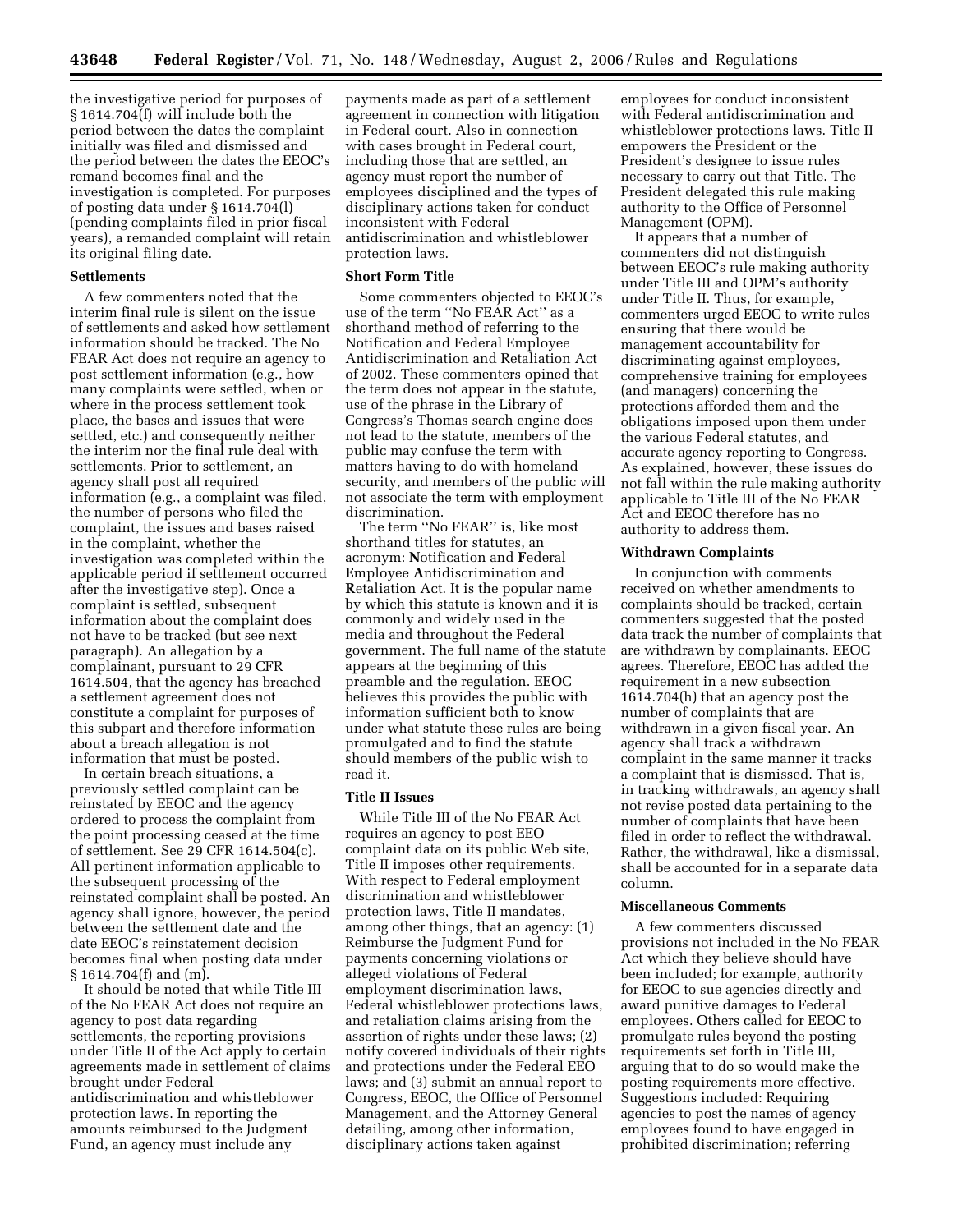such persons to the Office of Special Counsel for possible disciplinary action; adding specific notations to such persons' Official Personnel Files indicating that they had been found to have engaged in prohibited discrimination; requiring agencies to review their posted EEO data in order to determine whether there were problem areas or managers. Other comments addressed the need for sanctions for the posting of false or incomplete data. One commentor wanted EEOC to clarify both the authority of EEOC administrative judges under part 1614 and the hearing process in general. All of these suggestions are beyond the scope of EEOC's authority under the No FEAR Act.

#### **Matters of General Applicability**

A few commenters wondered how to calculate percentages required by the rule. The percentage components under  $\S 1614.704(i)(2)$  and  $(3)$ ,  $(i)(1)$ , and  $(k)(1)$ are to be based on the number of final actions rendered in that fiscal year which involve findings of discrimination, and not the total number of final actions rendered in that fiscal year regardless of whether a finding of discrimination is involved. With respect to § 1614.704(j)(2) and (3) and § 1614.704(k)(2) and (3), the percentage figure shall be based on the total number of findings for that particular subcategory.

*Example:* An agency issues 100 final actions in a given fiscal year, 25 of which involve findings of discrimination. Of those 25 cases involving findings of discrimination, 15 were rendered after a hearing and 10 were rendered without a hearing. Of the 15 rendered after a hearing, 10 involve findings of race discrimination and 5 involve findings of sex discrimination. Of the 10 rendered without a hearing, 5 involve findings of race discrimination and 5 involve findings of age discrimination. In posting its percentage data under § 1614.704(i)(2) and (3), the agency will report that 40% (10 of 25) of the final actions involving discrimination were rendered without a hearing and that 60% (15 of 25) were rendered after a hearing. (The agency also will post under  $\S 1614.704(i)(1)$  that there were 25 final actions involving findings of discrimination). In posting percentage data under § 1614.704(j)(1), the agency will post that 15 and 60% (15 of 25) of the final actions involving a finding of discrimination were based on race discrimination, 5 and 20% (5 of 25) were based on sex discrimination, and 5 and 20% (5 of 25) were based on age discrimination. Under § 1614.704(j)(2), the agency will post

that 5 and 33% (5 of 15) of the final actions involving race discrimination were rendered without a hearing and that 5 and 100% (5 of 5) of the final actions involving age discrimination were rendered without a hearing. The agency further will post that 10 and 66% (10 of 15) of the final actions involving race discrimination were rendered after a hearing and that 5 and 100% (5 of 5) of the final actions involving sex discrimination were rendered after a hearing.

EEOC's explanatory comments in the preamble to the interim final rule applicable to those provisions that have not been changed in the final rule should continue to be used as guidance. That language can be found at 69 FR 3483 (2004).

## **Regulatory Procedures**

## *Executive Order 12866*

Pursuant to Executive Order 12866, EEOC has coordinated this final rule with the Office of Management and Budget. Under section 3(f)(1) of Executive Order 12866, EEOC has determined that the regulation will not have an annual effect on the economy of \$100 million or more or adversely affect in a material way the economy, a sector of the economy, productivity, competition, jobs, the environment, public health or safety, or State or local tribal governments or communities.

The posting requirements contained in Title III of The No FEAR Act apply only to Federal executive agencies, the United States Postal Service, and the Postal Rate Commission. All of these agencies, including EEOC, are required by the No FEAR Act to post statistical data on their public Web sites pertaining to EEO complaints filed with them. In addition, EEOC has to post government-wide data pertaining to requests for EEO hearings and appeals of EEO complaints.

Much of the information that will be used as source material to post the statistical data required by Title III already is collected and maintained by the agencies in connection with their pre-existing reporting obligations. All affected agencies currently maintain public Web sites. Consequently, the Congressional Budget Office estimated that the total cost for all agencies to comply with The No FEAR Act's posting requirements will not exceed \$5 million annually. House Rept. 107–101 Part 1, June 14, 2001, p 11–12. Also, according to the CBO, it will cost EEOC \$500,000 annually to post the additional government-wide data required by § 302. Id. Thus, the total cost of Title III

of the No FEAR Act should be less than \$5.5 million annually.

The benefits of posting EEO data will flow not just to the Federal agencies but to the public. An agency will be able to compare its EEO program statistics against prior quarters and years to determine if there are trends that need to be addressed or whether progress is being made. An agency can also compare its statistics against those of other agencies. Both types of analyses should be useful to the agency in monitoring its own compliance with 29 CFR part 1614 and ensuring equal opportunity in the agency's employment programs. Public posting will ensure that members of the public will have access to this information and will be able to make independent assessments of agencies' compliance and progress. Agency employees will be able to assess the degree to which their agency provides equal employment opportunity. Likewise, potential job applicants will be able to judge the relative desirability of each agency's working environment. The public display of this information should provide agencies with added incentives to improve their EEO programs and to prevent discrimination proactively so that they can demonstrate that they are true equal employment opportunity employers. Increased monitoring and improved compliance through public posting of EEO statistics should lead to a decline in incidents of employment discrimination, which is the primary goal of the No FEAR Act.

#### *Paperwork Reduction Act*

This regulation contains no new information collection requirements subject to review by the Office of Management and Budget under the Paperwork Reduction Act (44 U.S.C. chapter 35).

## *Regulatory Flexibility Act*

The Commission certifies under 5 U.S.C. 605(b) that this rule will not have a significant economic impact on a substantial number of small entities, because it does not affect any small business entities. The regulation affects only Federal Government entities. For this reason, a regulatory flexibility analysis is not required.

#### *Unfunded Mandates Reform Act of 1995*

This final rule will not result in the expenditure by State, local, or tribal governments, in the aggregate, or by the private sector, of \$100 million or more in any one year, and it will not significantly or uniquely affect small governments. Therefore, no actions were deemed necessary under the provisions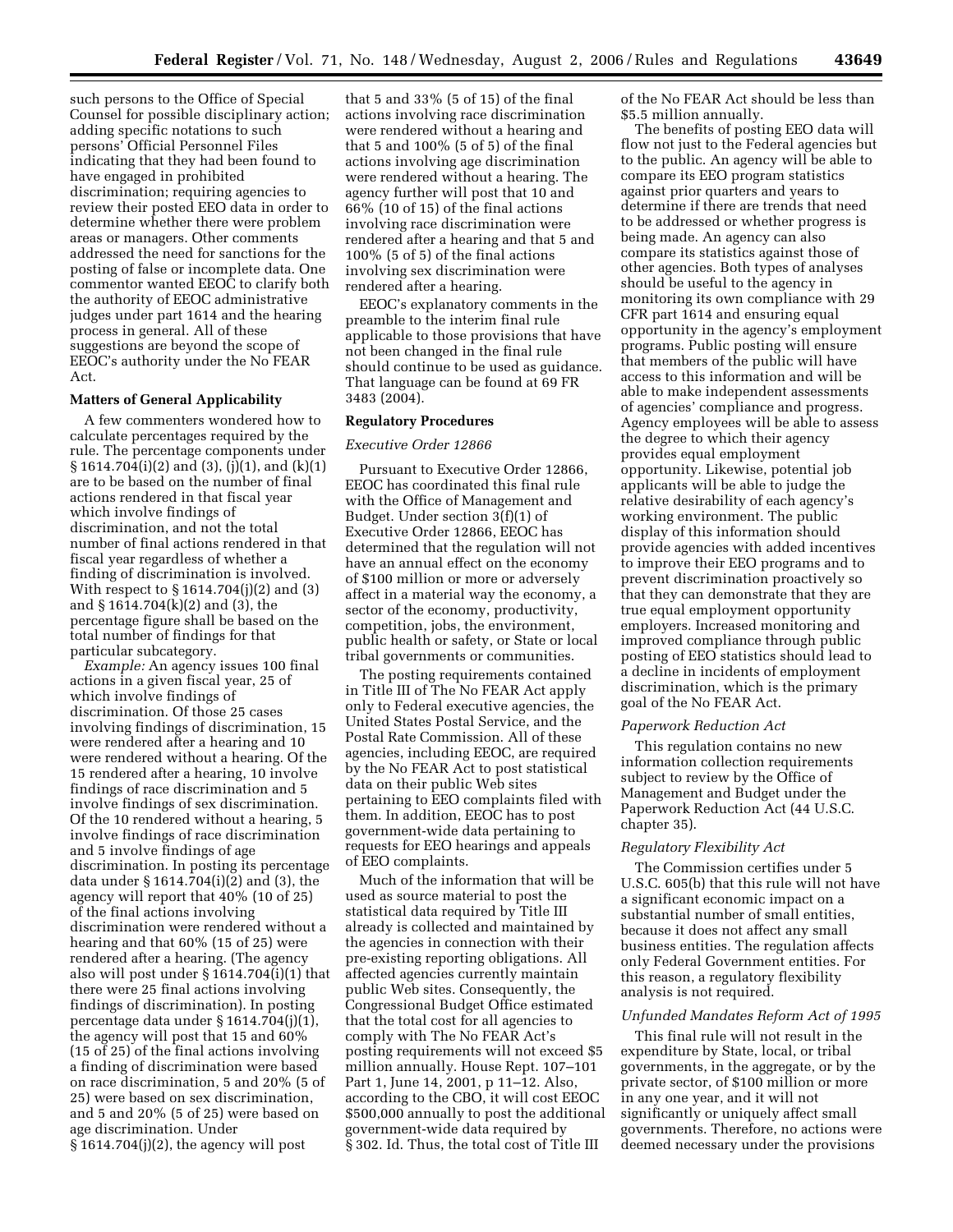of the Unfunded Mandates Reform Act of 1995.

## *Congressional Review Act*

This action pertains to agency management, personnel and organization and does not substantially affect the rights or obligations of nonagency parties and, accordingly, is not a ''rule'' as that term is used by the Congressional Review Act (Subtitle E of the Small Business Regulatory Enforcement Fairness Act of 1996 (SBREFA)). Therefore, the reporting requirement of 5 U.S.C. 801 does not apply.

## **List of Subjects in 29 CFR Part 1614**

Administrative practice and procedure, Age discrimination, Equal employment opportunity, Government employees, Individuals with disabilities, Race discrimination, Religious discrimination, Sex discrimination.

For the Commission.

# Dated: July 27, 2006.

# **Cari M. Dominguez,**

*Chair.* 

■ Accordingly, for the reasons set forth in the preamble, EEOC amends 29 CFR part 1614 as follows:

# **PART 1614—FEDERAL SECTOR EQUAL EMPLOYMENT OPPORTUNITY**

■ 1. The authority citation for part 1614 continues to read as follows:

**Authority:** 29 U.S.C. 206(d), 633a, 791 and 794a; 42 U.S.C. 2000e–16; E.O. 10577, 3 CFR, 1954–1958 Comp., p. 218; E.O. 11222, 3 CFR, 1964–1965 Comp., p. 306; E.O. 11478, 3 CFR, 1069 Comp., p. 133; E.O. 12106, 3 CFR, 1978 Comp., p. 263; Reorg. Plan No. 1 of 1978, 3 CFR, 1978 Comp., p. 321.

■ 2. Subpart G is revised to read as follows:

# **Subpart G—Procedures Under the Notification and Federal Employee Antidiscrimination and Retaliation Act of 2002 (No FEAR Act)**

Sec.

- 1614.701 Purpose and scope.
- 1614.702 Definitions.
- 1614.703 Manner and format of data.
- 1614.704 Information to be posted—all Federal agencies.
- 1614.705 Comparative data—all Federal agencies.

1614.706 Other data.

1614.707 Data to be posted by EEOC.

**Authority:** Sec. 303, Pub. L. 107–174, 116 Stat. 574.

# **Subpart G—Procedures Under the Notification and Federal Employee Antidiscrimination and Retaliation Act of 2002 (No FEAR Act)**

## **§ 1614.701 Purpose and scope.**

This subpart implements Title III of the Notification and Federal Employee Antidiscrimination and Retaliation Act of 2002 (No FEAR Act), Pub. L. 107– 174. It sets forth the basic responsibilities of Federal agencies and the Commission to post certain information on their public Web sites.

# **§ 1614.702 Definitions.**

The following definitions apply for purposes of this subpart.

(a) The term *Federal agency* or *agency*  means an Executive agency (as defined in 5 U.S.C. 105), the United States Postal Service, and the Postal Rate Commission.

(b) The term *Commission* means the Equal Employment Opportunity Commission and any subdivision thereof authorized to act on its behalf.

(c) The term *investigation* refers to the step of the federal sector EEO process described in 29 CFR 1614.108 and 1614.106(e)(2) and, for purposes of this subpart, it commences when the complaint is filed and ceases when the complainant is given notice under § 1614.108(f) of the right to request a hearing or to receive an immediate final decision without a hearing.

(d) The term *hearing* refers to the step of the federal sector EEO process described in 29 CFR 1614.109 and, for purposes of § 1614.704(l)(2)(ii), it commences on the date the agency is informed by the complainant or EEOC, whichever occurs first, that the complainant has requested a hearing and ends on the date the agency receives from the EEOC notice that the EEOC Administrative Judge (AJ) is returning the case to the agency to take final action. For all other purposes under this subpart, a hearing commences when the AJ receives the complaint file from the agency and ceases when the AJ returns the case to the agency to take final action.

(e) For purposes of § 1614.704(i), (j), and (k) the phrase without a hearing refers to a final action by an agency that is rendered:

(1) When an agency does not receive a reply to a notice issued under § 1614.108(f);

(2) After a complainant requests an immediate final decision;

(3) After a complainant withdraws a request for a hearing; and

(4) After an administrative judge cancels a hearing and remands the matter to the agency.

(f) For purposes of § 1614.704(i), (j), and (k), the term *after a hearing* refers to a final action by an agency that is rendered following a decision by an administrative judge under  $§ 1614.109(f)(3)(iv)$ , (g) or (i).

(g) The phrase *final action by an agency* refers to the step of the federal sector EEO process described in 29 CFR 1614.110 and, for purposes of this subpart, it commences when the agency receives a decision by an Administrative Judge (AJ), receives a request from the complainant for an immediate final decision without a hearing or fails to receive a response to a notice issued under § 1614.108(f) and ceases when the agency issues a final order or final decision on the complaint.

(h) The phrase *final action by an agency involving a finding of discrimination* means:

(1) A final order issued by an agency pursuant to § 1614.110(a) following a finding of discrimination by an administrative judge; and

(2) A final decision issued by an agency pursuant to § 1614.110(b) in which the agency finds discrimination.

(i) The term *appeal* refers to the step of the federal sector EEO process described in 29 CFR 1614.401 and, for purposes of this subpart, it commences when the appeal is received by the Commission and ceases when the appellate decision is issued.

(j) The term *basis of alleged discrimination* refers to the individual's protected status (i.e., race, color, religion, reprisal, sex, national origin, Equal Pay Act, age, or disability). Only those bases protected by Title VII of the Civil Rights Act of 1964, as amended, 42 U.S.C. 2000e *et seq.,* the Equal Pay Act of 1963, 29 U.S.C. 206(d), the Age Discrimination in Employment Act of 1967, as amended, 29 U.S.C. 621 *et seq.,*  and the Rehabilitation Act of 1973, as amended, 29 U.S.C. 791 *et seq.,* are covered by the federal EEO process.

(k) The term *issue of alleged discrimination* means one of the following challenged agency actions affecting a term or condition of employment as listed on EEOC Standard Form 462 (''Annual Federal Equal Employment Opportunity Statistical Report of Discrimination Complaints''): Appointment/hire; assignment of duties; awards; conversion to full time; disciplinary action/demotion; disciplinary action/reprimand; disciplinary action/suspension; disciplinary action/removal; duty hours; evaluation/appraisal; examination/test; harassment/non-sexual; harassment/ sexual; medical examination; pay/ overtime; promotion/non-selection; reassignment/denied; reassignment/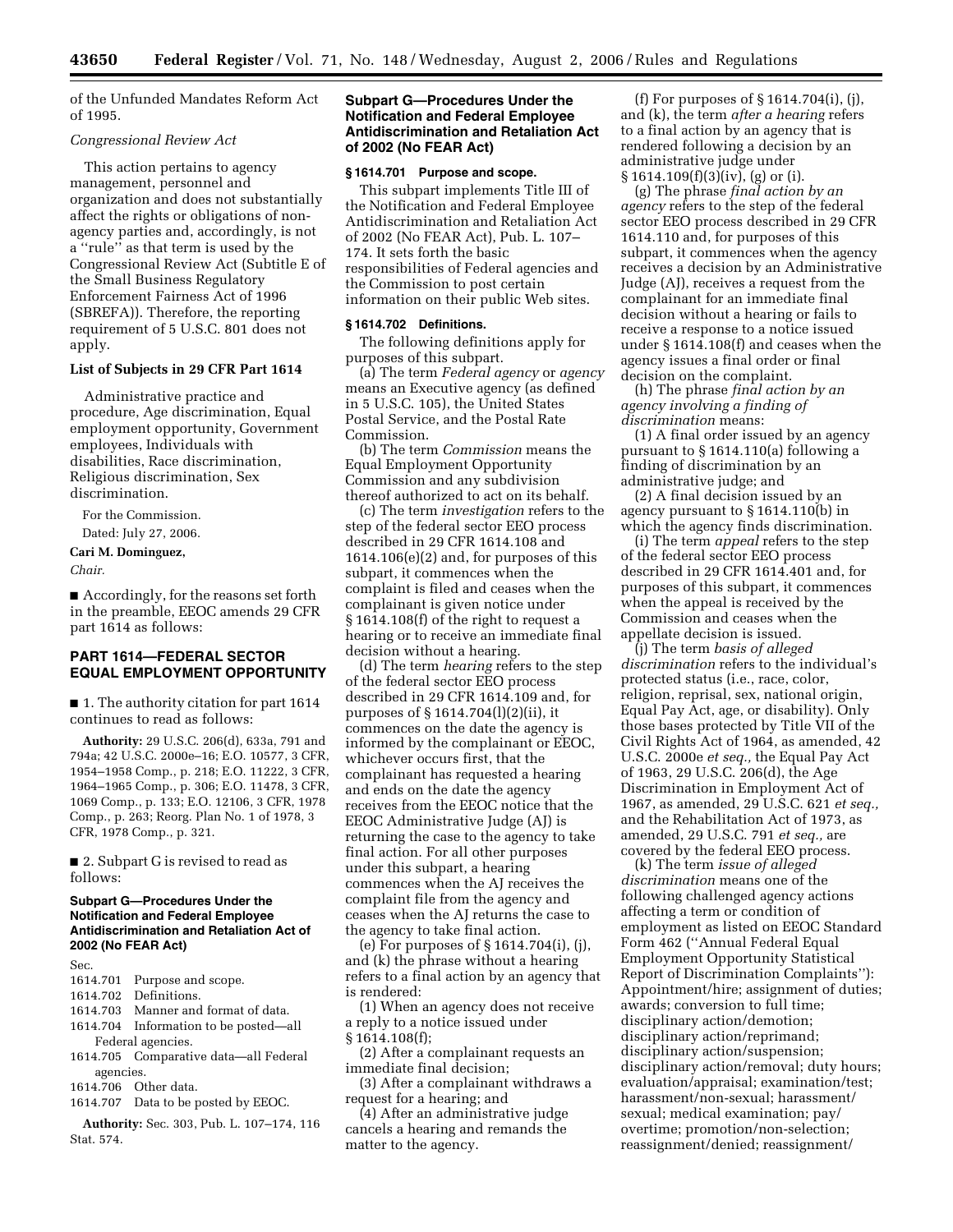directed; reasonable accommodation; reinstatement; retirement; termination; terms/conditions of employment; time and attendance; training; and, other.

(l) The term *subordinate component*  refers to any organizational sub-unit directly below the agency or department level which has 1,000 or more employees and is required to submit EEOC Form 715–01 to EEOC pursuant to EEOC Equal Employment Opportunity Management Directive 715.

#### **§ 1614.703 Manner and format of data.**

(a) Agencies shall post their statistical data in the following two formats: Portable Document Format (PDF); and an accessible text format that complies with section 508 of the Rehabilitation Act.

(b) Agencies shall prominently post the date they last updated the statistical information on the Web site location containing the statistical data.

(c) In addition to providing aggregate agency-wide data, an agency shall include separate data for each subordinate component. Such data shall be identified as pertaining to the particular subordinate component.

(d) Data posted under this subpart will be titled ''Equal Employment Opportunity Data Posted Pursuant to Title III of the Notification and Federal Employee Antidiscrimination and Retaliation Act of 2002 (No FEAR Act), Pub. L. 107–174,'' and a hyperlink to the data, entitled ''No FEAR Act Data'' will be posted on the homepage of an agency's public Web site. In the case of agencies with subordinate components, the data shall be made available by hyperlinks from the homepages of the Web sites (if any exist) of the subordinate components as well as the homepage of the Web site of the parent agency.

(e) Agencies shall post cumulative data pursuant to § 1614.704 for the current fiscal year. Agencies may not post separate quarterly statistics for the current fiscal year.

(f) Data posted pursuant to § 1614.704 by agencies having 100 or more employees, and all subordinate component data posted pursuant to subsection 1614.703(c), shall be presented in the manner and order set forth in the template EEOC has placed for this purpose on its public Web site.

(1) Cumulative quarterly and fiscal year data shall appear in vertical columns. The oldest fiscal year data shall be listed first, reading left to right, with the other fiscal years appearing in the adjacent columns in chronological order. The current cumulative quarterly or year-end data shall appear in the last, or far-right, column.

(2) The categories of data as set forth in § 1614.704(a) through (m) of this subpart shall appear in horizontal rows. When reading from top to bottom, the order of the categories shall be in the same order as those categories appear in § 1614.704(a) through (m).

(3) When posting data pursuant to § 1614.704(d) and (j), bases of discrimination shall be arranged in the order in which they appear in § 1614.702(j). The category ''non-EEO basis'' shall be posted last, after the basis of ''disability.''

(4) When posting data pursuant to § 1614.704(e) and (k), issues of discrimination shall be arranged in the order in which they appear in § 1614.702(k). Only those issues set forth in § 1614.702(k) shall be listed.

(g) Agencies shall ensure that the data they post under this subpart can be readily accessed through one or more commercial search engines.

(h) Within 60 days of the effective date of this rule, an agency shall provide the Commission the Uniform Resource Locator (URL) for the data it posts under this subpart. Thereafter, new or changed URLs shall be provided within 30 days.

(i) Processing times required to be posted under this subpart shall be recorded using number of days.

## **§ 1614.704 Information to be posted—all Federal agencies.**

Commencing on January 31, 2004 and thereafter no later than 30 days after the end of each fiscal quarter beginning on or after January 1, 2004, each Federal agency shall post the following current fiscal year statistics on its public Internet Web site regarding EEO complaints filed under 29 CFR part 1614.

(a) The number of complaints filed in such fiscal year.

(b) The number of individuals filing those complaints (including as the agent of a class).

(c) The number of individuals who filed two or more of those complaints.

(d) The number of those complaints, whether initially or through amendment, raising each of the various bases of alleged discrimination and the number of complaints in which a non-EEO basis is alleged.

(e) The number of those complaints, whether initially or through amendment, raising each of the various issues of alleged discrimination.

(f) The average length of time it has taken an agency to complete, respectively, investigation and final action by an agency for:

(1) All complaints pending for any length of time during such fiscal year;

(2) All complaints pending for any length of time during such fiscal year in which a hearing was not requested; and

(3) All complaints pending for any length of time during such fiscal year in which a hearing was requested.

(g) The number of complaints dismissed by an agency pursuant to 29 CFR 1614.107(a), and the average length of time such complaints had been pending prior to dismissal.

(h) The number of complaints withdrawn by complainants.

(i)(1) The total number of final actions by an agency rendered in such fiscal year involving a finding of discrimination and, of that number,

(2) The number and percentage that

were rendered without a hearing, and (3) The number and percentage that

were rendered after a hearing. (j) Of the total number of final actions

by an agency rendered in such fiscal year involving a finding of discrimination,

(1) The number and percentage of those based on each respective basis,

(2) The number and percentage for each respective basis that were rendered without a hearing, and

(3) The number and percentage for each respective basis that were rendered after a hearing.

(k) Of the total number of final actions by an agency rendered in such fiscal year involving a finding of discrimination,

(1) The number and percentage for each respective issue,

(2) The number and percentage for each respective issue that were rendered without a hearing, and

(3) The number and percentage for each respective issue that were rendered after a hearing.

(l) Of the total number of complaints pending for any length of time in such fiscal year,

(1) The number that were first filed before the start of the then current fiscal year,

(2) Of those complaints falling within subsection (l)(1),

(i) The number of individuals who filed those complaints, and

(ii) The number that are pending, respectively, at the investigation, hearing, final action by an agency, and appeal step of the process.

(m) Of the total number of complaints pending for any length of time in such fiscal year, the total number of complaints in which the agency has not completed its investigation within the time required by 29 CFR 1614.106(e)(2) plus any extensions authorized by that section or § 1614.108(e).